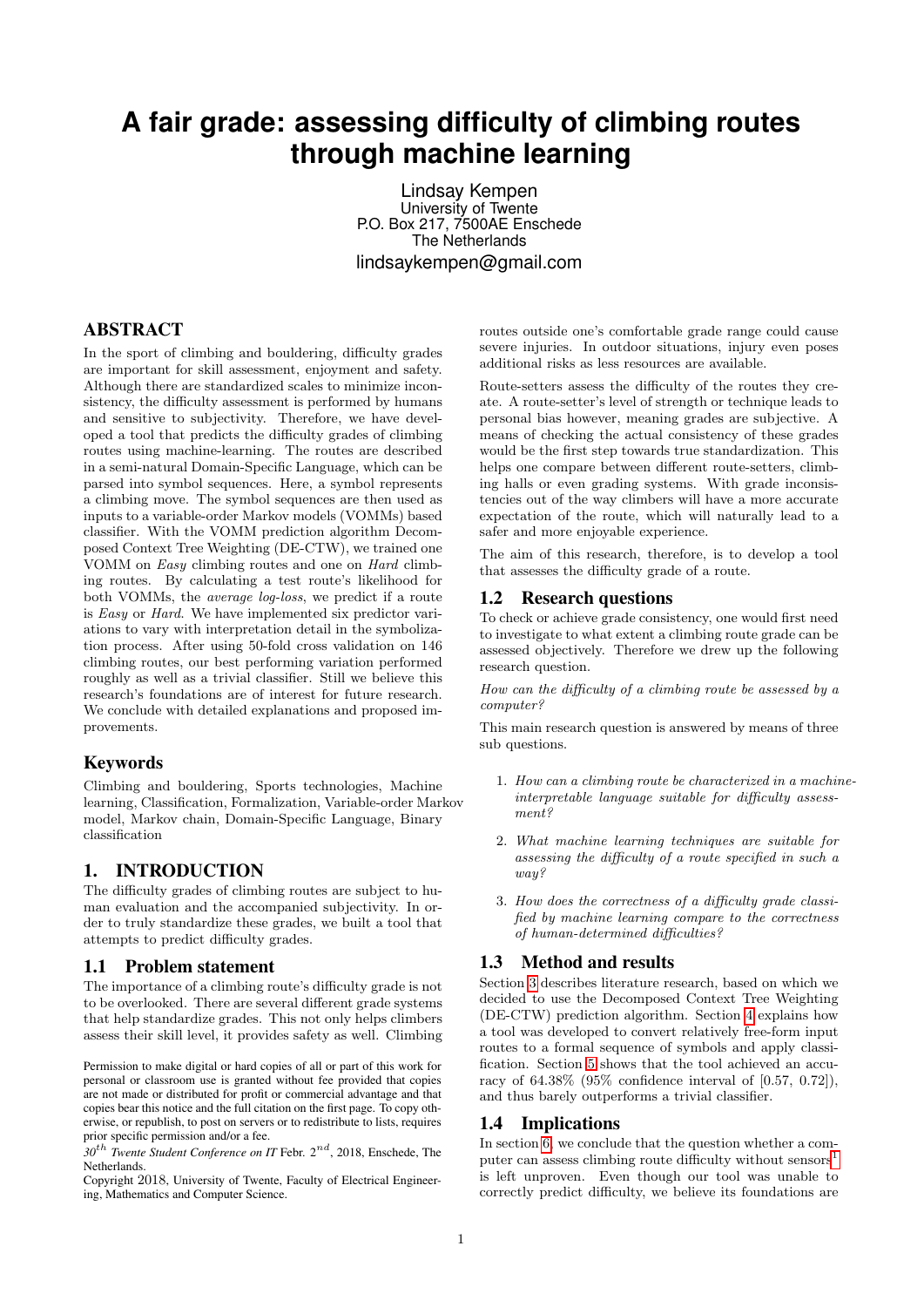still of important interest for future research. In section [7,](#page-6-0) we describe in great detail a multitude of factors that are believed to have negatively influenced the predictor's performance: the data quantity, the data quality and certain aspects of the formalization process (the conversion of climbing routes to a machine-interpretable form). We conclude that the concepts of formalizing climbing routes with a Domain-Specific Language, symbolizing them, and using Markov models-based machine learning are still promising.

# 2. BACKGROUND

# 2.1 Bouldering & climbing

Bouldering is a branch of climbing that is performed on relatively short and low routes, compared to regular climbing. It does not require belaying of the climber. Bouldering routes are known for having a puzzle-like nature. They are set with an intended strategy in mind, and figuring out this route information – called the beta – is deemed integral to the sport. Different difficulty grade systems are used for bouldering than for regular climbing. The popular American grade scale for bouldering is Hueco, and Yosemite Decimal Scale (YDS) for regular climbing. The first column in Table [2](#page-4-0) shows what the grades on these scales look like.

Regular climbing and bouldering will be used interchangably during this research, but it is important to keep in mind these can be considered as different sports. The same holds for indoor and outdoor climbing – or bouldering, for that matter. Our research's methods concern indoor situations, but they are also applicable to outdoor contexts.

As explained, there are specific strategies to climbing routes. They depend heavily on the hand and foot holds, and the slope of the wall. Holds come in different types that require different approaches and they can be assembled in various positions and rotations. Besides, holds from the same type can differ considerably in facilitating the climber. All these factors influence a route's difficulty, which makes modelling a climbing route not a straightforward task. In this proposal, it is assumed the easiest strategy for a combination of holds (i.e. a climbing route) determines the difficulty grade.

# 2.2 Variable-order Markov models

Our tool makes use of Decomposed Context Tree Weighting (DE-CTW). DE-CTW is a general-purpose prediction algorithm that makes use of variable-order Markov models (VOMMs) [\[1\]](#page-8-0). A Markov model can be seen as a statemachine that has probabilistic transitions from one symbol to another. For a VOMM, the transition probability does not only rely on the new symbol and just one previous symbol, but the  $D$  previous symbols – called the *context*.  $D$  is the depth. There is no universally ideal value of  $D$ ; it must be selected based on the purposes for which one's using the VOMM.

Markov models are widely used, as they can model any sequential concept and useful calculations can be made with them. Examples are sequence prediction and sequence classification [\[1\]](#page-8-0).

# 2.3 Decomposed Context Tree Weighting

The DE-CTW algorithm can essentially predict VOMMs; it can assess the probability of a symbol succeeding a certain context, and it can assess the probability of a complete sequence by repeatedly using the prior calculation.

The average log-loss is a measure of a sequence's likelihood. The lower it is, the more probable the test sequence is. The average log-loss  $\ell(P, x_1^T)$  for a test sequence  $x_1^T = x_1 x_2 \cdots x_T$  and (the trained) model  $\hat{P}$  is calculated as follows [\[1\]](#page-8-0).

$$
\ell(\hat{P}, x_1^T) = -\frac{1}{T} \sum_{i=1}^T log \hat{P}(x_i | x_1 \cdots x_{i-1})
$$

Here,  $\hat{P}(x_i|x_1 \cdots x_{i-1})$  is the probability that the symbol  $x_i$  would succeed the context  $x_1 \cdots x_{i-1}$ , according to the Markov model  $\hat{P}$ . DE-CTW learns these probabilities for its Markov model from training sequences.

The DE-CTW algorithm has a depth parameter. When learning with a depth of 5, the algorithm would ignore the first five symbols of the training route. DE-CTW will update the probabilities by looking at the remaining symbols, while taking the previous five symbols as context into account every time.

# <span id="page-1-0"></span>3. RELATED WORK

#### 3.1 Other predictors

Ebert et al. made a very successful attempt at difficulty calculation in [\[3\]](#page-8-1). 98% of the tested routes were classified correctly through sensor data and machine learning. From sensors placed on the climber's limbs, they extracted information that modelled the features control, stability, speed, and economical use of strength. There are two critical remarks to be made on the applicability of the results however. The input data only contained routes of difficulty level 1 through 4 on the Fontainebleau  $\text{scale}^2$  $\text{scale}^2$ . These easiest levels might not be representative for the majority of the bouldering problems - bouldering halls might even lack the first two levels. Moreover, eleven of the eighteen climbers in the experiment have never climbed before, which results in a sheer lack of technique. We believe that makes them considerably less representative for the vast majority of climbers. The noticed data bias still leaves the prediction problem in a broader difficulty context open. Besides, the necessity of specific sensors complicates an approachable and wide-spread adaptation of the grade prediction tool, as is required for enabling overall grade consistency.

By contrast, [\[2\]](#page-8-2) details a machine learning approach without sensors. They collected routes that have been set for the Moonboard, a standardized bouldering wall. This wall has instances across the world, all having an identical hold layout. In the software implementation holds could be recognized as being the same one, allowing the algorithm to match parts of routes. However, it still meant that a hold's type and rotation were completely neglected, while those properties are significant for climbing difficulty. This might have been the determining factor for the tool's classification accuracy of roughly 35%.

# 3.2 Rich climbing toolset

In [\[4\]](#page-8-3), Philips et al. showcase a climbing route generator called Strange Beta. The outputted routes were determined as good or even better than human-built. Here, routes were expressed in the domain-specific language CRDL (Climbing Route Description Language). CRDL has been created for the purpose of generating routes. Herein, routes are ordered lists of moves, a move being a hold type and a suggestion to use one's left or right hand. Foot holds were

<span id="page-1-1"></span><sup>&</sup>lt;sup>1</sup>[\[3\]](#page-8-1) was able to successfully predict climbing route difficulty in a limited context, using sensors.

<span id="page-1-2"></span> $\rm{^2The}$  Fontainebleau grade system ranks climbing routes on a scale from 1 to  $\overline{9}$ , where 1 is considered easiest.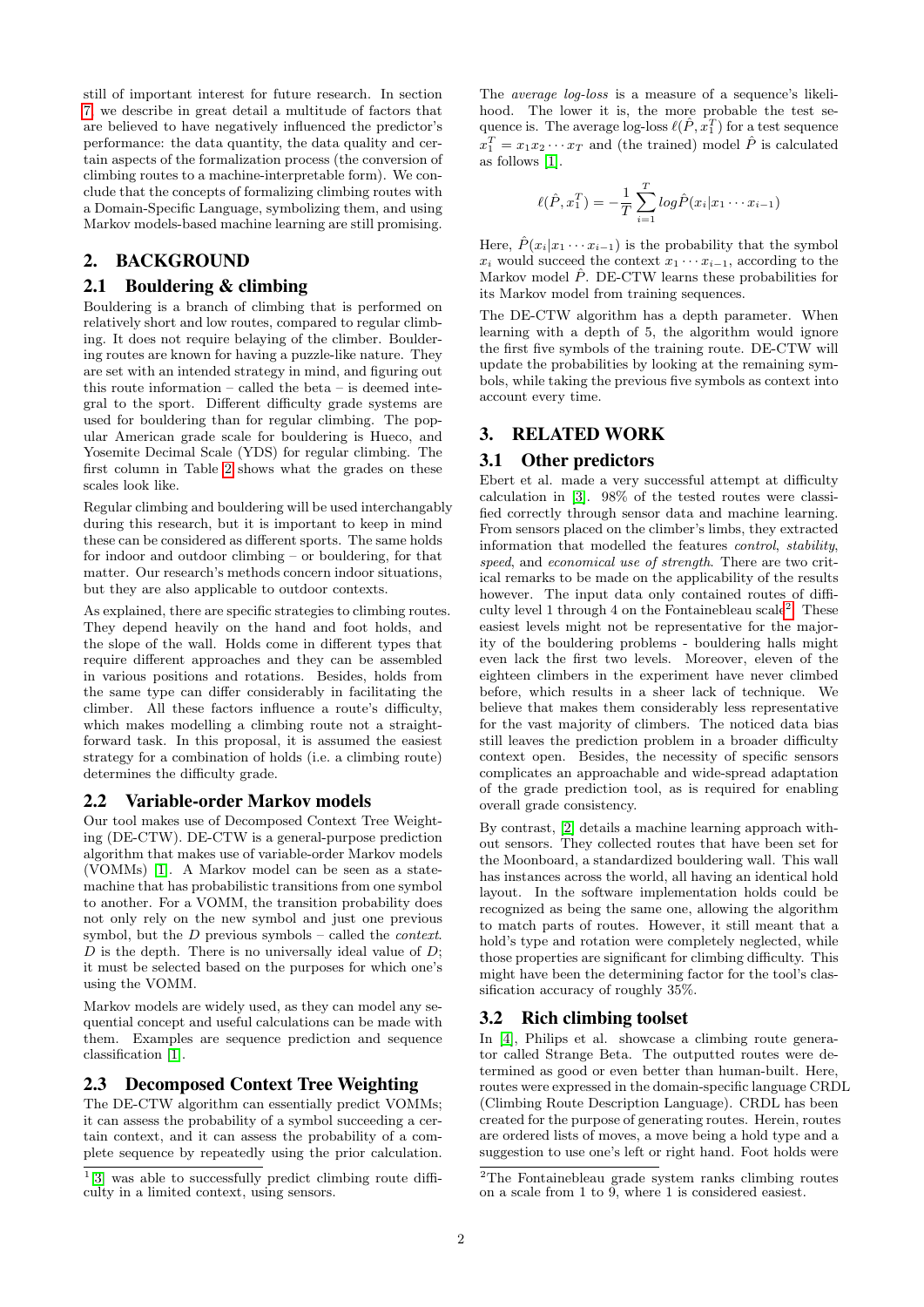neglected with the consideration that these only exist to enable the moves a climber's hands make. In order to reduce complexity, hold positioning was neglected as well. Through the later publicly available Strange Beta implementation, user-entered routes were gathered. These did not strictly comply to the CRDL syntax. Philips et al. used a self-built domain-specific parser to extract route information from these routes. This allowed extra information to be included, such as the quality of a hold and the size of a move. Though not fully formally tested, they have trained a Variable-Order Markov Model (VOMM) using DE-CTW [\[1\]](#page-8-0) on these user-entered routes, of which the preliminary results are said to look promising. The VOMM was used for interpolation in the generated climbing routes, by adding moves to smooth over seemingly less natural transitions.

# <span id="page-2-1"></span>3.3 Conclusion

We have chosen to expand our research on [\[4\]](#page-8-3). As the authors suggested, we used a VOMM in combination with the richer CRDL notation for climbing route recognition. This way, we could calculate the likelihood of a route having been created by a certain VOMM. We simply compared these likelihoods (the log-loss scores) of VOMMs that have been trained on subsets of varying difficulty grades. This way, we could predict a route's grade. This implementation is usable without special sensor equipment, while trying to limit the loss of important domainspecific data. That is, features that directly influence a route's difficulty should still be included in the prediction, as opposed to [\[2\]](#page-8-2).

# <span id="page-2-0"></span>4. METHODOLOGY

We have implemented a difficulty predictor in hopes of proving that a machine can assess a route's difficulty. This predictor will base its decisions on existing climbing routes and their human-determined grades by trying to find patterns in that knowledge base.

#### 4.1 Data collection

As mentioned in section [3.3,](#page-2-1) we have determined an appropriate data format for capturing climbing routes and their relevant characteristics: Climbing Route Description Language (CRDL) [\[4\]](#page-8-3). In CRDL, one describes climbing routes as sequences of moves. A move is specified as a certain type of climbing hold being grabbed by a left or right hand. In special cases, a move refers to a different type of event, such as a 'match' – joining hands on one  $grip - or a 'toehook<sup>3</sup>.$  $grip - or a 'toehook<sup>3</sup>.$  $grip - or a 'toehook<sup>3</sup>.$ 

Fortunately, we have been provided with user-supplied data that is collected within the Strange Beta application [\[4\]](#page-8-3) as well as its source code. Of the climbing routes, after filtering those that did not include a difficulty grade or proper descriptions, 146 are useful for the classifier. The routes are of mixed disciplines; we used 74 bouldering routes and 72 regular climbing routes. This has two implications: the context of the routes are different, and the assigned grades are from two different grading scales. Section [4.3.3](#page-3-0) describes how the classifier handles this separation in data.

# 4.2 Data processing

### *4.2.1 Symbolization*

While all moves in the route transcriptions were sequential and included a left or right tag, their descriptions did not adhere to a strict formal form. An example is given in Listing [1,](#page-2-3) showing inconsistent syntax and various types of detail.

The provided Phoenix [\[5\]](#page-8-4) parser is however able to extract the relevant information from the natural language snippets. Listing [2](#page-2-4) shows a general idea of what is recognized within such a move description. The full grammar specification can be found in appendix [A.](#page-8-5) Based on the parse tree, every move is assigned a symbol. For example, the programme would determine the fourth and fifth move in Listing [1](#page-2-3) as semantically equal and thus the moves will lead to the same symbol.

<span id="page-2-3"></span>1 R Jug 2 L reach to jug 3 R match 4 R to good sidepull 5 L good sidepull  $6 R$  to finger pocket 7 L go to flat edge crimp 8 R big cross through to jug 9 L moves upright to angled gaston crimp 10 R toe hook

Listing 1. Example of a parsable user-transcribed climbing route (fabricated). A line describes one move by its sequence number, a left or right hand tag, and a free-form description.

<span id="page-2-4"></span>[Move]  $([Action] [ Hold])$  $(\overrightarrow{[} \text{Hold} \overrightarrow{[} \text{Action} \overrightarrow{])})$  $([Hold])$  $(\lceil \text{Match} \rceil)$ 

Listing 2. Top node in context-free grammar specification for a climbing move, as implemented in Philips et al.'s parser. [\[4\]](#page-8-3)

#### *4.2.2 Symbol sets*

The set of all symbols used is called the symbol set. An important question is which details should be incorporated in a symbol. Descriptions can have a varying level and type of detail. Inclusion of detail is a trade-off with direct consequences for a classifier's performance.

For example, if only hold types are considered in the case of Listing [1,](#page-2-3) the same symbol would be assigned to moves 1, 2 and 8. This would neglect the move difficulty that is implied by the texts "reach to" and "big cross". On the other hand, if different symbols are assigned to moves 1, 2 and 8, it is no longer retraceable that they all refer to the same type of hold: a jug. A jug is characterized as easy and sturdy to grab. Such a hold would not only facilitate the current move, but the next one as well. Having one hand on a jug, the climber benefits from high stability. In the context of predicting routes this would mean difficult moves are likely to be preceded by a jug. It is however harder to recognize such patterns when jugs are split into different symbols. For every jug variation, the programme would need enough data to effectively learn this pattern.

The consequences of the detail trade-off heavily depends on the available data. We have not been able to concretely research this relation, but we believe there are several factors: the data quantity, consistency of detail and the type

<span id="page-2-2"></span><sup>&</sup>lt;sup>3</sup>The consideration of a climb being a simple sequence of hand movements neglects foot coordination. Even though CRDL usually assumes feet are not a distinctive factor, it still includes extraordinary feet strategies. For example, a route might require the climber to hook their toe behind a grip or other surface to exert additional force.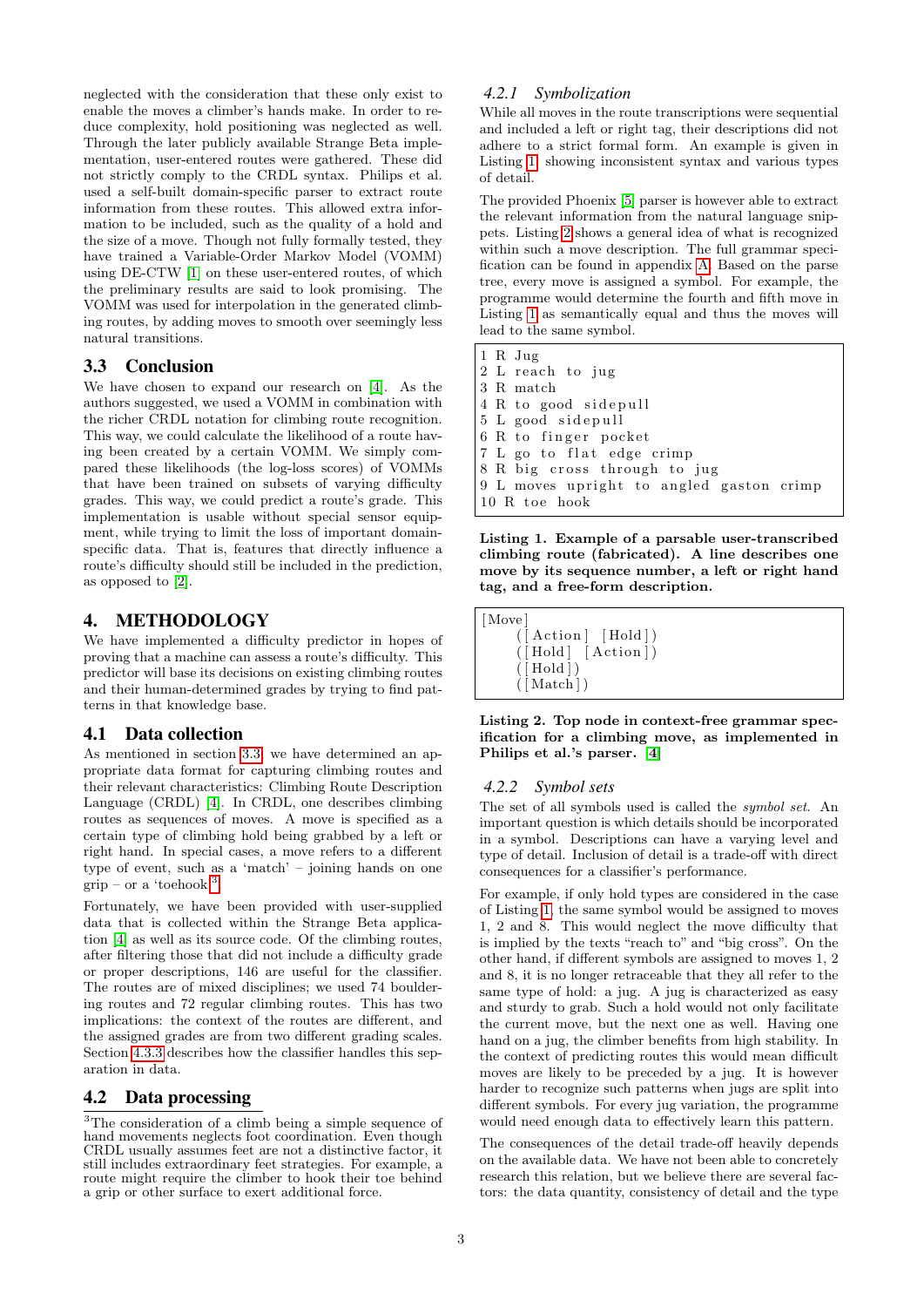|                | Description                                                    |     | Example symbol                                 |
|----------------|----------------------------------------------------------------|-----|------------------------------------------------|
| 1              | Hold types                                                     | 97  | sidepull                                       |
| $\overline{2}$ | Hold types with<br>precise descriptors                         | 244 | sidepull deep angled                           |
| 3              | Hold types with<br>quality booleans                            | 163 | sidepull<br>(big move) (good hold)             |
| 4              | Hold types with<br>precise descriptors<br>and quality booleans | 301 | sidepull deep angled<br>(big move) (good hold) |
| $2^*$          | Hold types with<br>generic descriptors                         | 171 | sidepull big good                              |
| $4*$           | Hold types with<br>generic descriptors<br>and quality booleans | 229 | sidepull big good<br>(big move) (good hold)    |

<span id="page-3-1"></span>Table 1. Comparison of the six symbol sets.

of routes described. Our approach to this issue is simple; the application builds multiple symbol sets that represent different types of detail [\[4\]](#page-8-3). Table [1](#page-3-1) shows an overview of six symbol sets, which are an expansion from Philips et al.'s implementation. We denote a symbol set by  $\sum$ , and its size with  $\sum$ . The example symbols show how the input "throw to a deep angled sidepull" is symbolized differently for every set.

Symbol set 1 through 4 are taken from [\[4\]](#page-8-3), with a slight modification in implementation<sup>[4](#page-3-2)</sup>. Sets  $2^*$  and  $4^*$  are our modifications from sets 2 and 4 respectively. In these six symbol sets, we apply more detail with the following properties.

- The descriptor refers to the shape and size of a hold. The precise descriptor specifies between kinds of shapes and sizes.
- The generic descriptor aggregates these kinds of shapes and sizes. The hold shape is incorporated by appending bad, good or nothing to the hold type. The same goes for the hold size, resulting in a big, a small or no postfix.
- A set of quality booleans is determined per move. For every quality found to be true, its shorthand is appended.
	- big move Set to true if either the action verb or action size in the description points to a strenuous move. Not all move descriptions mention actions, as they may only describe the climbing holds. Examples of action verbs and action sizes can be found in our grammar specification (appendix [A\)](#page-8-5).
	- hold goodness Set to true if there are more positive hold shape and hold size descriptors than negative ones.
	- cross Set to true if the action mentions a cross: the act of crossing one's limbs.

# 4.3 Classification

#### <span id="page-3-3"></span>*4.3.1 Models in the process*

Our predictor is a classifier; it predicts the class of the input, in this case the difficulty class of a climbing route. Notably, the classifier uses variable-order Markov models

under the hood. For making a prediction the program goes through the following steps. Note that this procedure is undertaken for every symbol set, meaning we have six predictions: one for every symbol set.

- 1. Train the models which represent different classes.
- 2. Test the input on every model. For each one, this yields a log-loss score.
- 3. Choose the model with the smallest log-loss. This is the predicted class.

Every difficulty class is represented by one Markov model. This is achieved by training the model on only that class' data.

In our classifier, testing a route means that we calculate the probability the route would exist given a certain model, i.e. knowledge base. The result is a log-loss score. A lower log-loss score indicates a higher probability of the model generating the input entry.

This is why we choose the model that returns the lowest log-loss score. This model is the most likely to generate the input. The difficulty class associated with the model is then the predicted class.

# *4.3.2 Model implementation*

For the model training and testing we use the DE-CTW implementation from [\[1\]](#page-8-0). This was already included in the delivered code of [\[4\]](#page-8-3) for climbing route interpolation purposes. As for training, we feed the DE-CTW algorithm symbol sequences that result from the parser. This determines the transition probabilities within the variableorder Markov model. With a built model, the DE-CTW implementation can calculate the average log-loss for a given test sequence. By trial and error, we have found that there is not a preferred value for DE-CTW's depth parameter for this project. The predictions and log-loss scores were barely different when varying with the depth value. Having to choose any value for depth, we picked five, as [\[1\]](#page-8-0) showed seven served as a good value for other applications while a value of seven slowed our process significantly down.

#### <span id="page-3-0"></span>*4.3.3 Choosing classes*

As can be derived from section [4.3.1,](#page-3-3) models play a crucial role in the classifier. An important choice is which classes these models should represent.

The grade scales used in the data set are Hueco (bouldering) and Yosemite Decimal Scale (regular climbing). Ideally, the grade predictor would be able to determine an exact grade, such as 'V4' or '5.11'. A considerable number of Markov models would need to be trained; one for every possible grade. We do not possess sufficient data entries per grade in order to do this, as can be seen in Table [2.](#page-4-0) Models based on just several routes would not be representative. They would be overfitted to the unvaried training data. Therefore, the classifier predicts a grade range instead. This reduces the number of classes and thus increases the amount of data per class.

Further reduction in classes can be achieved by merging the grade scales, but this comes at a cost. Bouldering and regular climbing are considered different disciplines, which means conversion is neither straightforward or without loss of quality. For example, endurance plays a significantly larger role in regular climbing than bouldering. YDS grades might reflect that factor while Hueco grades

<span id="page-3-2"></span><sup>4</sup>Even though the original parser of [\[4\]](#page-8-3) recognizes action verbs as well as action sizes, their implementation of 'big move' did not involve the action size.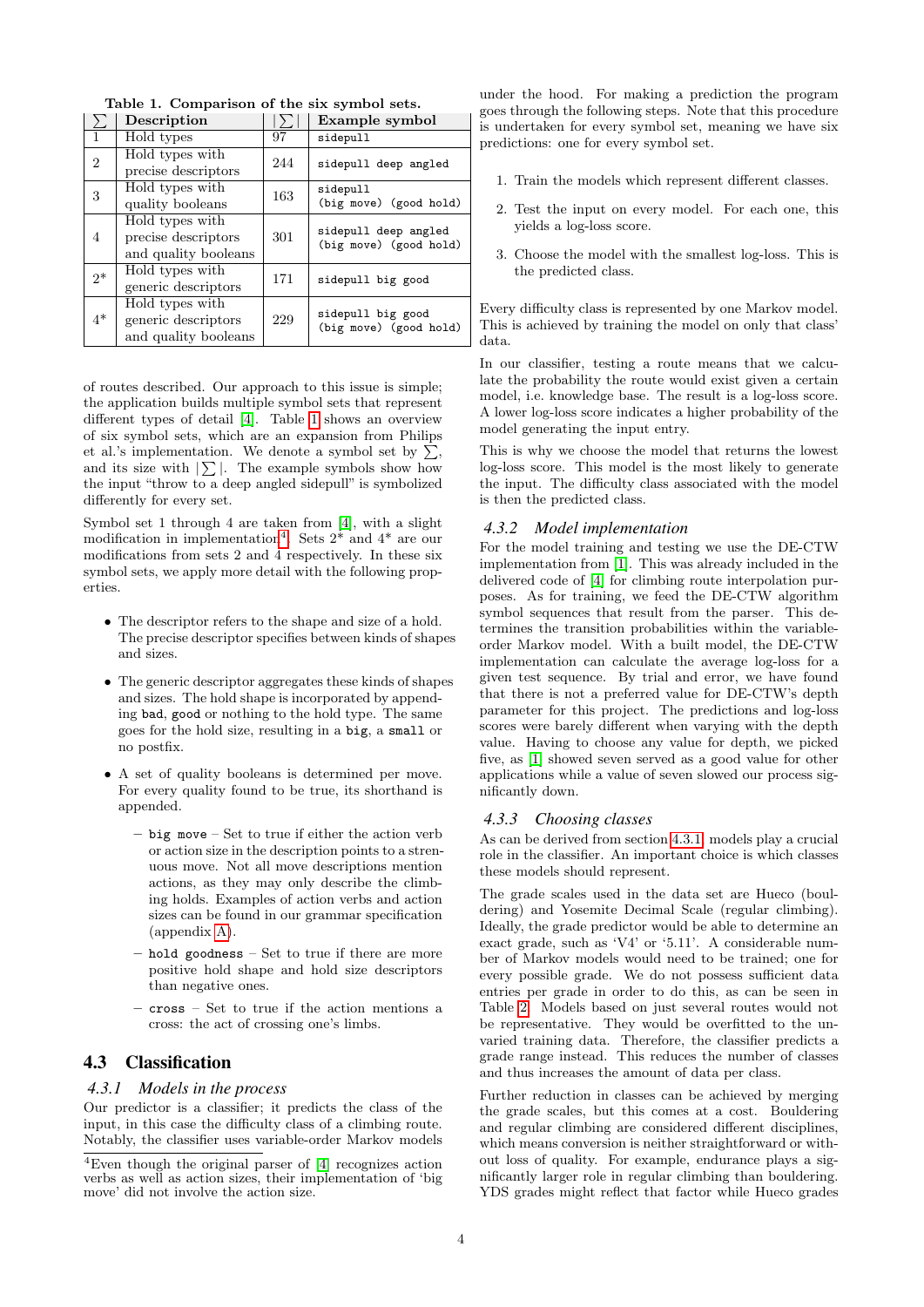<span id="page-4-0"></span>

| $\overline{\mathbf{Grade}}$ | Count              |  |  |  |  |  |  |
|-----------------------------|--------------------|--|--|--|--|--|--|
| Hueco                       |                    |  |  |  |  |  |  |
| $\overline{\text{V0}}$      | $\overline{5}$     |  |  |  |  |  |  |
| $\frac{1}{\sqrt{1}}$        | $\overline{2}$     |  |  |  |  |  |  |
| $\overline{V2}$             | $\overline{7}$     |  |  |  |  |  |  |
| $\overline{\rm V3}$         | $\overline{13}$    |  |  |  |  |  |  |
| $\frac{1}{\sqrt{4}}$        | $\overline{23}$    |  |  |  |  |  |  |
| $\overline{\text{V5}}$      | $\overline{10}$    |  |  |  |  |  |  |
| $\overline{\text{V6}}$      | $\overline{3}$     |  |  |  |  |  |  |
| $\overline{\rm V7}$         | $\overline{5}$     |  |  |  |  |  |  |
| $\overline{\text{V8}}$      | $\overline{4}$     |  |  |  |  |  |  |
| $\overline{\rm V9}$         | $\frac{1}{1}$      |  |  |  |  |  |  |
| $\overline{\text{V10}}$     |                    |  |  |  |  |  |  |
| Total                       | $\overline{74}$    |  |  |  |  |  |  |
|                             | $\overline{Y\!DS}$ |  |  |  |  |  |  |
| $\overline{5.7}$            | $\frac{2}{5}$      |  |  |  |  |  |  |
| 5.8                         |                    |  |  |  |  |  |  |
| $\overline{5.9}$            | $\overline{0}$     |  |  |  |  |  |  |
| 5.10                        | $\overline{44}$    |  |  |  |  |  |  |
| $\frac{1}{5.11}$            | $\overline{12}$    |  |  |  |  |  |  |
| 5.12                        | $\overline{9}$     |  |  |  |  |  |  |
| Total                       | $\overline{72}$    |  |  |  |  |  |  |

Table 2. Grade distribution of the data set.

might not. As no conversion could be found in climbing documentation, we built one based on closely similar de-scriptions provided by several individuals<sup>[5](#page-4-1)</sup>.

The first two columns of Table [3](#page-4-2) presents the result. This is by no means a strict or official conversion, but that is not considered an issue for this project. The data is split in just two classes, *Easy* and *Hard*, minimizing the number of 'edge cases', i.e. grades of which the class is debatable. The rightmost column shows the Easy class has considerably more entries than the Hard class. A more even class assignment was however not feasible with the given data set and conversion chart.

### 4.4 Analysis

#### *4.4.1 Cross validation*

The predictor's performance is evaluated by  $k$ -fold cross validation. This means we split our data into  $k$  groups. For  $k$  rounds, we select one group as test set while the remaining groups serve as training set. A k of 50 yields 50 groups of three or two climbing routes. That means the training set size will be 143 or 144 during every round. By evaluating every climbing route on almost the whole data set, we estimate as accurately as nearly possible how well our predictor performs. It's important to note our form of cross validation is not stratified. In other words, the groups do not have a fixed ratio of Easy and Hard routes.

The result of the cross validation is a confusion matrix that contains every tested route. To compare varying levels of detail, we do the prediction process for every one

|  | Table 3. Class distribution of the data set. $6$ |  |  |  |
|--|--------------------------------------------------|--|--|--|
|  |                                                  |  |  |  |

<span id="page-4-2"></span>

|                          | Grade      | Class            |             |  |  |
|--------------------------|------------|------------------|-------------|--|--|
| Hueco                    | <b>YDS</b> | <b>Name</b>      | <b>Size</b> |  |  |
| $V0-$                    | 5.7, 5.8   |                  |             |  |  |
| $\overline{\text{V0}}$   | 5.9        |                  |             |  |  |
| $V0+$                    | 5.10       | Easy             | 90          |  |  |
| $\overline{\mathrm{V1}}$ |            |                  |             |  |  |
| $\overline{\mathrm{V}2}$ | 5.11       |                  |             |  |  |
| V3                       |            |                  |             |  |  |
| V4                       |            |                  |             |  |  |
| $\overline{\mathrm{V5}}$ | 5.12       |                  |             |  |  |
| $\overline{\rm V6}$      |            |                  |             |  |  |
| V7                       |            |                  |             |  |  |
| $\overline{\rm V8}$      | 5.13       |                  |             |  |  |
| V9                       |            | H <sub>ard</sub> | 56          |  |  |
| $_{\rm V10}$             |            |                  |             |  |  |
| V 11                     | 5.14       |                  |             |  |  |
| V12                      |            |                  |             |  |  |
| $\sqrt{13}$              |            |                  |             |  |  |
| /14                      | 5.15       |                  |             |  |  |

of our symbol sets. This yields six complete confusion matrices, each showing predictions done with a different symbolization approach.

#### *4.4.2 Matthews correlation coefficient*

We evaluate the predictor performance with the Matthews correlation coefficient (MCC), calculated from the confusion matrix. The MCC ranges between -1 (completely wrong) and 1 (completely right). A random classifier would on average score 0. As opposed to the more common classification measure accuracy, the MCC is resistant to significantly unequal class sizes.

In binary classification, the accuracy and the MCC are calculated as follows.

$$
accuracy = \frac{TP + TN}{TP + TN + FP + FN}
$$

$$
MCC = \frac{TP * TN - FP * FN}{\sqrt{(TP + FP)(TP + FN)(TN + FP)(TN + FN)}}
$$

Here,  $TP$  is the number of true positives, or correctly classified Easy routes;  $TN$  the number of true negatives, or correctly classified  $Hard$  routes;  $FP$  the number of false positives, or incorrectly classified  $Hard$  routes; and  $FN$ the number of false negatives, or incorrectly classified Easy routes.

The Easy class counts 90 instances and the Hard class 56. As you can see, a totally uninformed classifier would still reach an accuracy of around 62% by always classifying Easy, whereas the MCC would not even be computable due to division by zero. The nearly identical case of  $TP = 89$ ,  $TN = 1$ ,  $FP = 55$  and  $FN = 1$  yields an accuracy of around 62% and a MCC of around 0.03. While the accuracy seems optimistic, the MCC shows this hypothetical classifier barely outperforms random classification.

We quantify the predictor's performance as the highest MCC of the six predictor variations.

#### *4.4.3 Confidence interval*

We also evaluate the predictor performance with a 95% confidence interval on its accuracy, by considering our predictor as a binomial distribution. We calculate this as

<span id="page-4-1"></span> ${}^{5}$ For the sources, we used charts of the following authors: the bouldering and climbing gym Planet Granite in San Francisco ([https://www.do-not-panic.com/2012/03/](https://www.do-not-panic.com/2012/03/v-scale-and-yds-conversion-chart.html) [v-scale-and-yds-conversion-chart.html](https://www.do-not-panic.com/2012/03/v-scale-and-yds-conversion-chart.html)); Jon McCartie (<https://gist.github.com/jmccartie/891748>);<br>Reddit forum user DCBarefootRun (https:  $DCBarefootRun$ [//www.reddit.com/r/climbing/comments/3vun4x/](https://www.reddit.com/r/climbing/comments/3vun4x/)); and Mountain Equipment Co-op ([https://www.mec.ca/](https://www.mec.ca/en/explore/climbing-grade-conversion) [en/explore/climbing-grade-conversion](https://www.mec.ca/en/explore/climbing-grade-conversion)). All information was retrieved from the links on the 21st of February, 2019.

<span id="page-4-3"></span> ${}^6\mathrm{A}$  minus or plus suffix for a grade indicates that a route is on the respectively easier or harder side of the grade.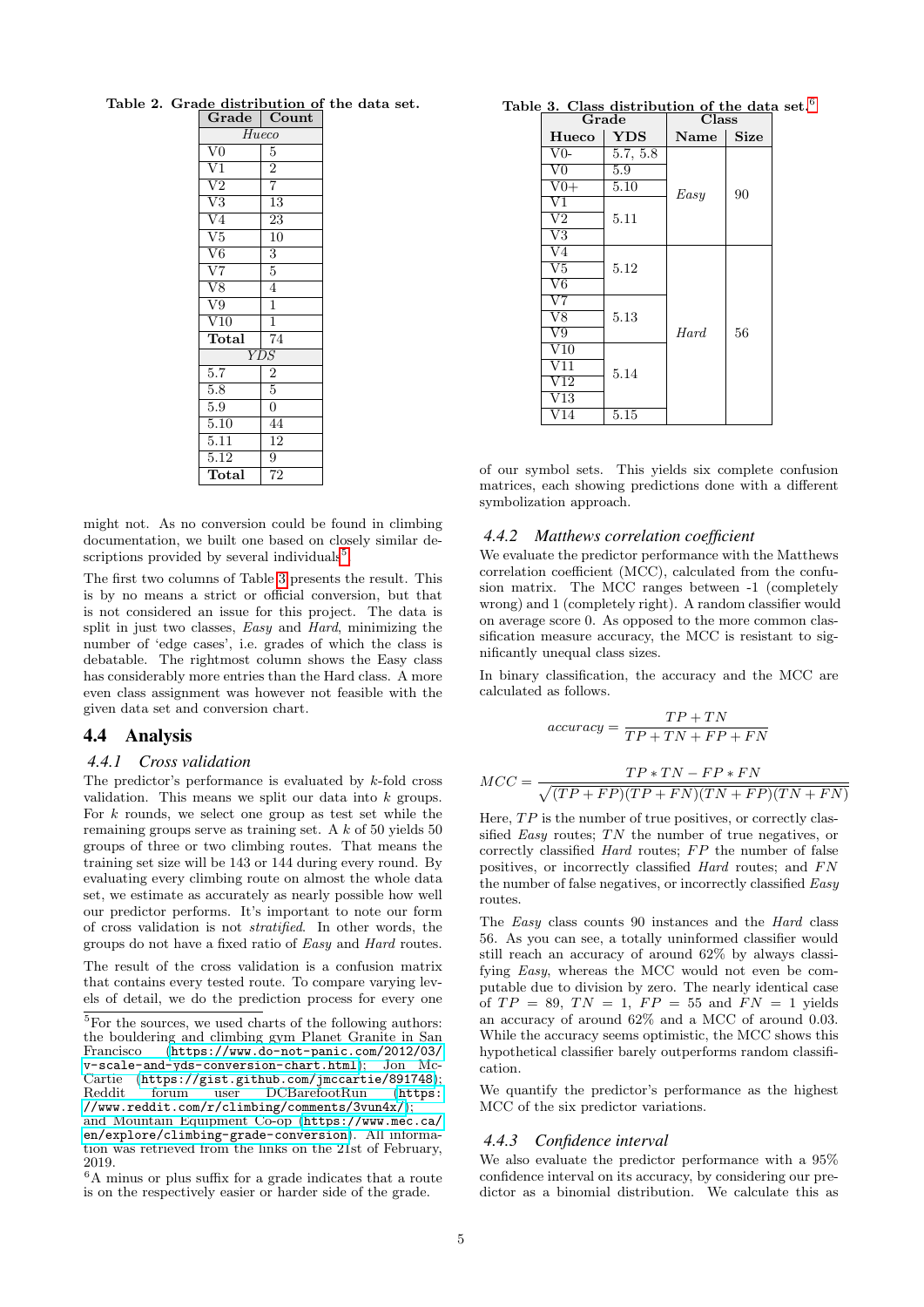| $\sum_{1}$  |               | Predicted |            | $\sum_{2}$ |             |            | Predicted |               |
|-------------|---------------|-----------|------------|------------|-------------|------------|-----------|---------------|
|             |               | Easy      | Hard       |            |             |            | Easy      | Hard          |
| Act.        | Easy          | 76        | 14         |            | Act.        | Easy       | 81        | 9             |
|             | $_{\rm Hard}$ | 47        | 9          |            |             | Hard       | 45        | 11            |
|             |               |           |            |            |             |            |           |               |
|             | $\sum_3$      |           | Predicted  |            |             | $\Sigma_4$ |           | Predicted     |
|             |               | Easy      | Hard       |            |             |            | Easy      | $\bar{H}$ ard |
| Act.        | Easy          | 66        | 24         |            | Act.        | Easy       | 76        | 14            |
|             | Hard          | 35        | 21         |            |             | Hard       | 38        | 18            |
|             |               |           |            |            |             |            |           |               |
| $\sum_{2*}$ |               | Predicted |            |            | $\sum_{4*}$ |            | Predicted |               |
|             |               | Easy      | $\rm Hard$ |            |             |            | Easy      | $\rm Hard$    |
| Act.        | Easy          | 80        | 10         |            | Act.        | Easy       | 75        | 15            |
|             | $_{\rm Hard}$ | 47        | 9          |            |             | $\rm Hard$ | 40        | 16            |

<span id="page-5-2"></span>Table 4. Predictor results for varying levels of interpretation detail.

Table 5. Predictor performance for varying levels of interpretation detail.

<span id="page-5-3"></span>

|                | Accuracy | $CI-95\%$                 | <b>MCC</b> |
|----------------|----------|---------------------------|------------|
| $\mathbf{1}$   | 58.22%   | [0.50, 0.66]              | 0.01       |
| $\mathfrak{D}$ | 63.01\%  | [0.55, 0.71]              | 0.14       |
| 3              | 59.59%   | $\overline{[0.52, 0.68]}$ | 0.11       |
| 4              | 64.38%   | [0.57, 0.72]              | 0.19       |
| $2*$           | 60.96%   | $\overline{[0.53, 0.69]}$ | 0.07       |
| $4*$           | 62.33%   | [0.54, 0.70]              | 0.14       |

follows, with the normal approximation interval.

$$
CI = [\hat{p} - z\sqrt{\frac{\hat{p}(1-\hat{p})}{n}}, \hat{p} + z\sqrt{\frac{\hat{p}(1-\hat{p})}{n}}]
$$

In our situation,  $n = TP + TN + FP + FN$  and  $\hat{p} =$  $\frac{TP+TN}{n}$ . With a confidence of 95%, we use  $z = 1.96$ .

We also quantify the predictor's performance as the highest confidence interval of the six predictor variations.

# <span id="page-5-0"></span>5. RESULTS

Table [4](#page-5-2) shows our predictor's results. Every confusion matrix summarizes the prediction outcomes of one 50-fold cross validation experiment. The six experiments only differ in which symbol set has been used, allowing the tool to evaluate climbing moves in varying levels of detail. The accuracy and Matthew correlation coefficient that accompany these confusion matrices are given in Table [5.](#page-5-3)

A complete random classifier would have an average accuracy of 50%, and a simple classifier that always determines the largest class  $(Easy)$  would be right around 62% of the time. Looking at the confidence intervals, we see that with 95% confidence every predictor variation outperforms a random classifier, except for the predictor using symbol set 1 where there is a chance of performing equally well. However, we are not able to state with 95% confidence that any of our predictors outperforms the aforementioned simple classifier.

The Matthews Correlation Coefficient points towards a similar verdict. All values are considered close to 0, which is the average MCC for a random classifier. The scores are however above 0. This is, although small, still a positive indicator that some correlation is possibly found, i.e. the classifier might have made slightly informed decisions.

### <span id="page-5-1"></span>6. CONCLUSION

In this section, we draw conclusions and summarize the

research by answering the research questions as stated in section [1.2.](#page-0-0)

# 6.1 Formalization

How can a climbing route be characterized in a machineinterpretable language suitable for difficulty assessment?

We were able to formalize climbing routes with CRDL [\[4\]](#page-8-3) and symbolize them for varying interpretation levels of detail. This formalization was applied to 146 user-entered climbing routes [\[4\]](#page-8-3), using a Phoenix [\[5\]](#page-8-4) parser to handle the not strictly formal nature of the data. The grammar specification (see appendix [A\)](#page-8-5) highlights the relevant climbing aspects, which allows for easy symbolization of every climbing move.

### 6.2 Machine learning

What machine learning techniques are suitable for assessing the difficulty of a route specified in such a way?

We have found that, when its moves are symbolized, climbing routes can be used for machine learning. In this case they were fed to the general-purpose prediction algorithm DE-CTW [\[1\]](#page-8-0). DE-CTW uses variable-order Markov models (VOMMs), which can be considered as probabilistic state machines. We used DE-CTW to train an Easy VOMM and a Hard VOMM. The VOMM with the lowest log-loss score for the test route was the predicted grade class.

# 6.3 Correctness

How does the correctness of a difficulty grade classified by machine learning compare to the correctness of humandetermined difficulties?

We made six predictor variations by using six different symbolization methods, each distinguishing climbing moves with another level of detail. We used 50-fold cross validation and the measures of the Matthew Correlation Coefficient and the binomial proportion 95% confidence interval to evaluate the predictor performance. Although our methods seemed adequate beforehand and deliberate thought has been put into correctly modelling the domain of climbing, the predictor disappointed. The best predictor variation had an accuracy of 64.38%, a CI-95% of [0.57, 0.72] and a MCC of 0.19. With 95% confidence, we can state our classifier outperforms a random classifier  $(accuracy = 50\%)$ , but not a simple classifier that always predicts the Easy class (accuracy  $\approx 62\%$  – the classes are uneven). The MCC shows the classifier barely outperforms a random classifier.

### 6.4 Main question

How can the difficulty of a climbing route be assessed by a computer?

The question whether a computer can assess climbing route difficulty without  $sensors<sup>7</sup>$  $sensors<sup>7</sup>$  $sensors<sup>7</sup>$  is left unproven, as our tool was unable to correctly predict difficulty. The predictor's performance is not sufficient for setting new consistency standards. We however believe its foundations are still of important interest for future research. A multitude of factors (mentioned in section [7\)](#page-6-0) are believed to have negatively influenced the predictor's performance: the data quantity, the data quality and certain aspects of the formalization process. Crucial aspects of this research such as the formalization or machine learning approach could still be useful for future work with only minor adjustments. The CRDL notation and symbolization, for example, is a good starting point for further research in formalizing climbing routes. It raises the question what exactly is im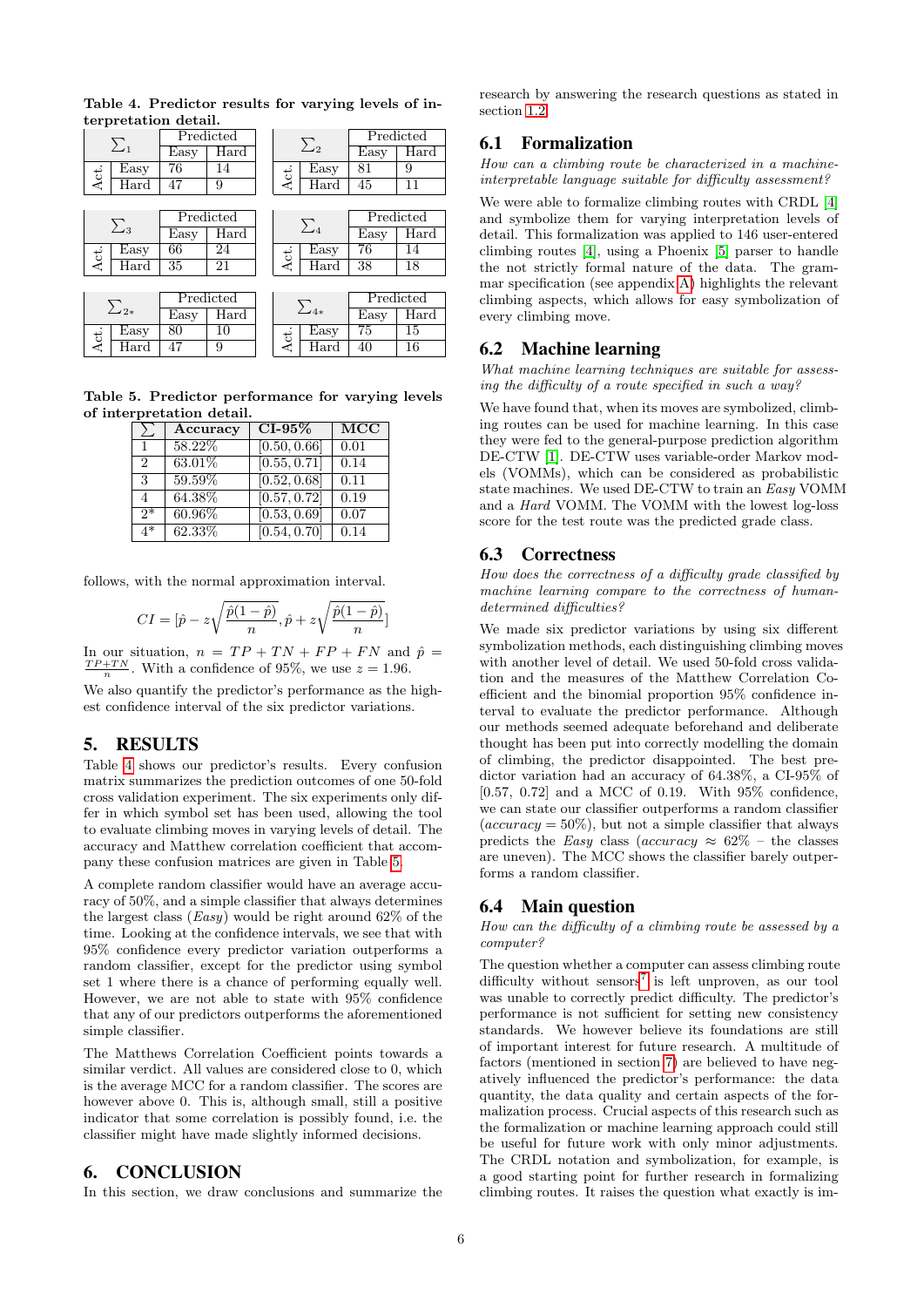portant within a route.

# <span id="page-6-0"></span>7. DISCUSSION

In this section, we try to critically explain the results found. The following factors are thought to have negatively influenced the predictor's performance.

# 7.1 Data quantity

The size of the data set, 146 climbing routes, is decidedly small. Admittedly, the DE-CTW algorithm significantly increases the number of data points. Using a depth of five, it considers every symbol after the first five in a sequence as a data point. Still, the limited data does not help recognizing patterns. As an example we take the very common hold type sidepull. In the data set there are 147 sidepulls. 74 of them are however joined with another hold type, yielding another symbol, such as pocket sidepull. Thus we have 73 sidepull symbols. These are then split over the two classes, roughly halving the available data for both models. As you can see in Table [1,](#page-3-1) we have 97 hold types. This means a lot of combinations of a sidepull with a few preceding hold type symbols are possible. We believe many patterns that may occur naturally are most probably underrepresented, because of this symbol set size. Additionally, 61 of the hold types are in fact 'composite', such as pocket sidepull. This has two consequences: these composite types have a considerably low occurrence making it hard to recognize patterns, and it takes away data from its more popular components, such as sidepull.

Another consequence of the small data set is that we needed to merge two not officially compatible grading scales. As Hueco and YDS are for different disciplines, no official conversion chart could be found. We made our own, which is prone to errors. To add, any inter-discipline grade conversion is thought to have (inherently) brought about noise to the data anyway.

# 7.2 Data quality

Several aspects might negatively affect the data set's quality. The climbing routes have been transcribed by multitude of users on [\[4\]](#page-8-3)'s website. This means there is no enforced consistency in the determined difficulty grade, the style of the climbing routes and in the notation style.

Firstly, as difficulty grades are inconsistent, it is in fact not ideal to compare our classifier's predictions with the grades determined by humans. The 'true grades' in our data sets are not guaranteed consistent with each other. It might be the case that our classifier has actually predicted every grade in a consistent manner, which satisfies the eventual goal, but the results do not match the inconsistent 'true grades'.

Secondly, the style of climbing routes poses a problem when there's an imbalance of styles; the training data might lack routes of an underrepresented style in order to correctly classify certain routes.

Thirdly, notation style plays a huge role in building a useful knowledge base. The freedom of the CRDL notation allows the same route to be transcribed in various ways. One could leave out details about the hold size or shape, or what kind of action is performed in order to grab the hold (e.g. "toe hook to jug"). Holds come in many unlabeled forms, and it is up to the transcriber's beliefs what aspect of a hold is relevant, e.g. what hold type it is in

the route's context. Moreover, one could mention multiple hold types for one move; this yields a composite hold type symbol. A climber may find a certain hold good or a certain action strenuous while another doesn't, purely based on their individual experiences and climbing qualities. Ironically, the bias problem that raised our research question has appeared in our tool.

Another problem is that the transcriber may note the wrong approach (beta) for a climbing route. A climbing grade reflects the best way to pass the route. If the transcriber does not use the same beta as the route-setter did when grading the route, there's a high probability their noted approach is less efficient. As CRDL is actually a record of a route's beta, this could result in a CRDL entry that has been labeled with a too low grade.

# 7.3 Formalization

The placement of all limbs are relevant during climbing. The CRDL notation however leaves out foot placement, while it can make a significant difference. Most climbing techniques revolve around strategically placing one's feet to keep balance or exert power. One cannot note in CRDL how much and how exactly a climber is relying on their feet. Taken to the extreme, they might need to campus (climb without using feet) a part for a certain route. This is considered very exhausting and advanced. The route's transcription would however not mention it, as campusing is not part of the syntax. We could add 'campus' as a type of action to the vocabulary, but CRDL would still lack clear space to specify more nuanced feet placement.

Arm placement is less neglected but lacks important detail as well. While CRDL requires every move to be tagged with a choice of hand, left or right, this is not incorporated into the symbolization process. This is already a problem in the following simple example. A sidepull is a hold type that is best gripped with a specific hand while leaning into the opposite direction. A climber might need to grab a left-facing sidepull with their right hand, while the hold is normally best grabbed with the left one. The second example shows a more generic issue: it could be that two routes have the same type of holds in the same order and the same type of actions required for reaching every hold, but the routes are still climbed completely different. The spatial placement of a hold in one route might require a climber to use a different hand than they would in the other route. Maybe the climber needs to move the same hand consecutively before the other one – not a rare occurrence in our data set. However, none of this is retraceable in the formalized climbing routes.

CRDL leaves out a considerable amount of spatial detail. Firstly, it does not log the amount of overhang a route has. Overhang is the angle the climbing wall is offset from a regular vertical wall. More overhang makes a route considerably more difficult, forcing a climber to rely less on gravity and more on their arm strength. Strategies exist to mitigate these effects, but the need to apply these is an indicator of a route's difficulty. Secondly, there is no spatial information on the climbing holds used. The exact angle and location of the whole hold, or of a feature on a hold can be of important difference. The climber might not be able to grab a hold in an straightforward manner, and they would need to apply certain techniques, extra strength or balance. Thirdly, climbing walls are oftentimes not a flat surface. Outdoor climbers mount rocks that are have arbitrary natural forms, and indoor climbers can come across modules. These are extruding wall parts, attached to the wall. Holds can be attached to modules as well. Logically,

<span id="page-6-1"></span><sup>7</sup> [\[3\]](#page-8-1) was able to successfully predict climbing route difficulty in a limited context, using sensors.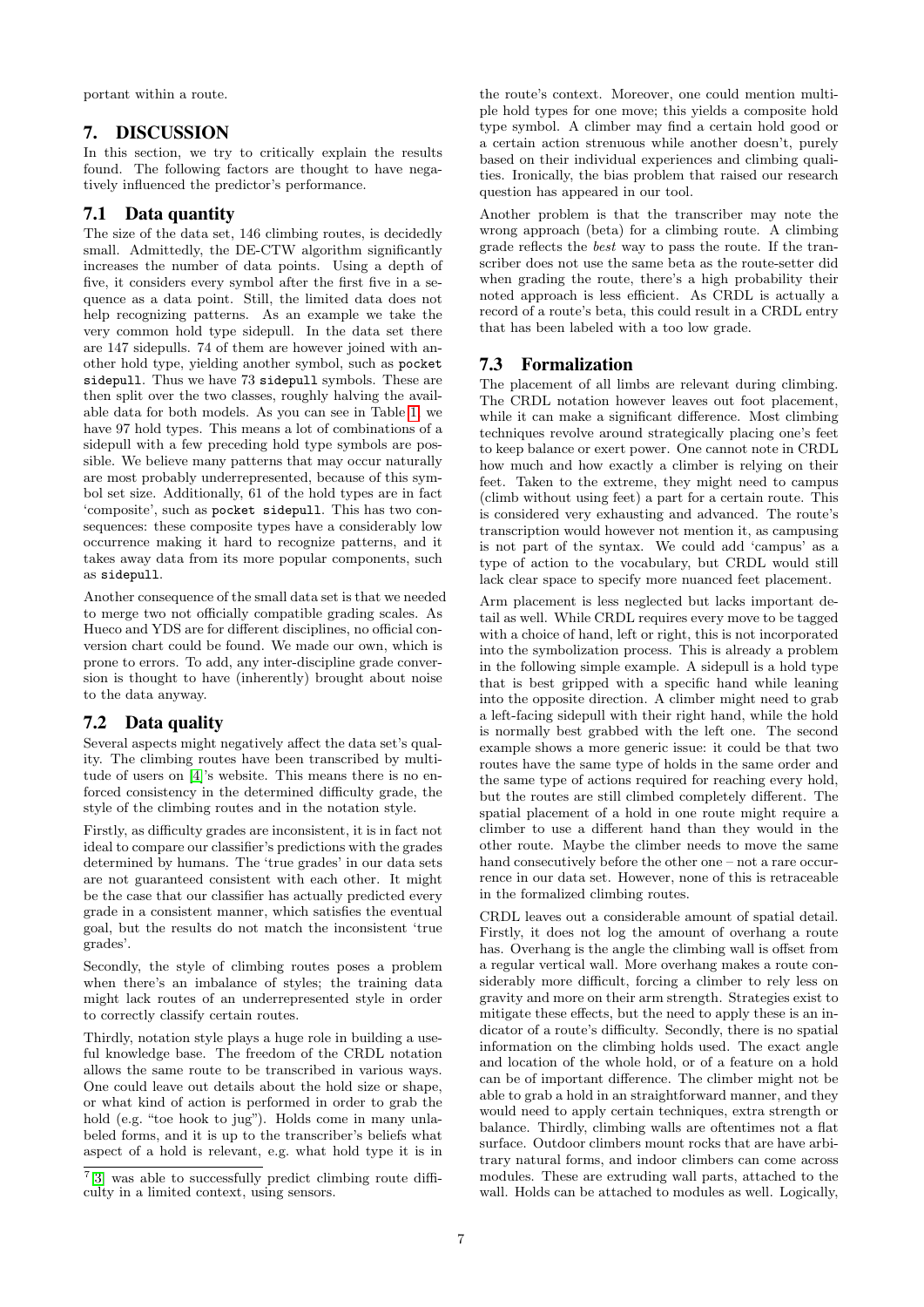the existence of a module can greatly influence a route's difficulty. This can however not be noted in CRDL.

The symbolization process does not consider the action verbs or action sizes in a route on a detail-level. The action verbs and action sizes are only incorporated in the big move quality boolean present in symbol sets 3, 4 and 4\*. Although not enough data is currently present to justify distinguishing between different types of action, the specific are relevant for a route's difficulty. One might have specified a move is a 'dyno', which means that the climber needs to climb dynamically and use momentum. This technique is considered advanced, but our predictor wouldn't be able to pick on that.

# 7.4 Modeling the crux

We model climbing routes as a sequence for Markov models, because of their evident sequence structure and their further workings: for every climbing move, the preceding ones influence the difficulty. We expect a similar difficulty when we take the same climbing move with context to another climbing route. There is one inherent problem in mapping difficulty grades to sequences. Routes can have a 'crux', a part that is particularly hard. The crux would determine the route's grade, while the remainder of the route is below that level. In the training phase, our predictor would incorrectly learn these simpler moves as more advanced ones.

# 8. FUTURE WORK

There are still many questions to investigate in the field of climbing. We believe the best continuation of our work requires the disciplines of climbing and computer science (or mathematics) to join hands.

#### 8.1 Predictor expansion

We see potential in our predictor, but it requires tweaking in various ways. One can tackle the issues mentioned in section [7](#page-6-0) in the following ways. The tasks deemed most important are marked with an asterisk.

- $\bullet$  (\*) More basic validation of the classifier could further demonstrate the correctness or potential of the classifier, e.g. by testing on (fabricated) routes that are clearly Easy or Hard.
- (\*) Increase the amount of CRDL data in general, and make sure there is sufficient data representing different climbing styles and difficulty grades.
- (\*) Let one route-setter regrade the CRDL climbing routes, ensuring grade consistency.
- In the same light, further research the issue of routes possibly having cruxes (a considerably harder part in the route).
- Approach composite hold types differently. They could be symbolized differently by 'downgrading' to a single hold type; e.g. jug sidepull could be converted to jug. Alternatively, the VOMM could repeat the same operation for every component of a composite hold type. For example, instead of learning [crimp, jug, jug sidepull], it would learn both [crimp, jug, jug] and [crimp, jug, sidepull].
- The symbol sets and grammar can be further tweaked to improve the formalization process. Currently, it does not regard the left/right hand tag that every climbing move has.
- (\*) The CRDL notation could be expanded or replaced, in order to include relevant information such as foot placement and spatial information.
- Research machine learning alternatives to DE-CTW.
- Focus on only classifying between lower grades (easier routes), as the differences between lower grades are more noticeable than in higher grades. In more difficult routes, the difference between grades are oftentimes more (spatially) nuanced, concerning weird angles or positioning.

### 8.2 Formalization of climbing domain

We see this project as a starting point for research in purely the climbing domain as well. Formalization of climbing routes is interesting for many purposes: the storing and sharing of climbing routes, structuring climbing-centered science and finding the essence of climbing.

### 8.3 Beta calculation & Image recognition

Looking a bit further, there are several related computer science projects to take on. Our project retrieves the beta (best approach) of a route by letting the transcriber write this down in CRDL. This brings some form of subjectivity in our predictor's data. An ambitious project would be to calculate a route's beta. The input would need to capture all the available material for a route: every detail of the wall's surface and of every climbing hold. Extracting this information from, for example, several pictures or a video as well as efficiently storing this (inevitably 3D) information would already pose a tremendously difficult task. If this project would succeed, climbers could share and analyze climbing routes by the touch of a button. If a successful predictor that works similarly as ours – beta as input, difficulty grade as output – has been implemented, these projects could be connected. The user would no longer need to perform the somewhat subjective and pesky task of transcribing the test route. Alternatively, the intermediate step of finding the beta might not be necessary for finding a route's difficulty grade from images. One could attempt to apply machine learning with graded images as input.

# 9. ACKNOWLEDGEMENTS

I would like to thank my supervisor Enno Ruijters and my track chair Arend Rensink for supervising the project and its process. My appreciation goes out to their open and supportive attitude, which lowered the bar for treading the less explored field of climbing in computer science, and for helping me throughout the research.

I am certainly thankful for Caleb Philips, author of [\[4\]](#page-8-3), who has been very helpful when I reached out to him. Without his contribution of data and code, the project could not have been anywhere near what it is.

I am glad with the advice of Frank Stapel, a climbing fanatic and computer science student, during the research's initial and final phases. This helped greatly with applying the field of computer science to climbing.

Lastly, I thank my friends for their neverending support and advice.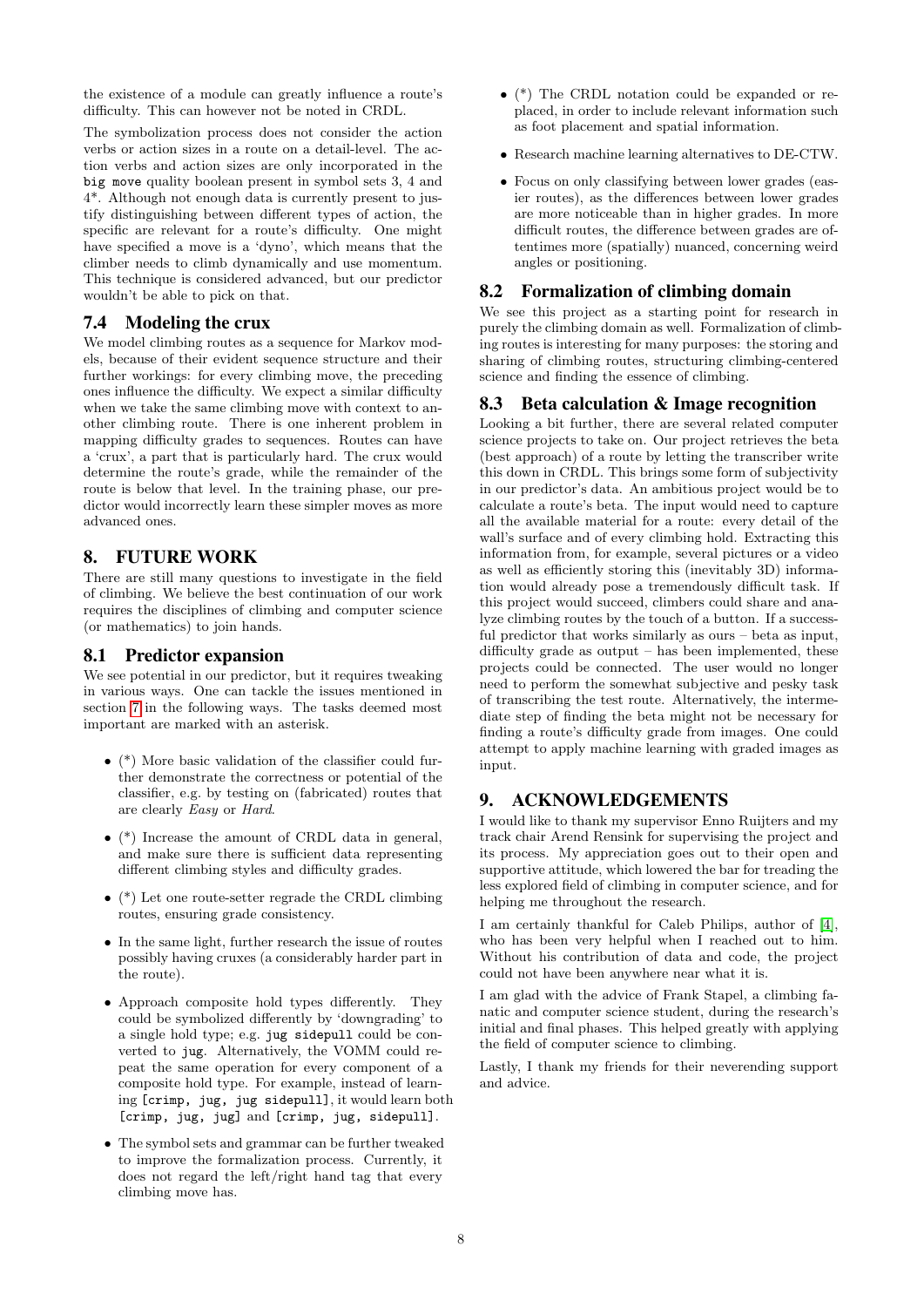# References

.

- <span id="page-8-0"></span>[1] R. Begleiter, R. El-Yaniv, and G. Yona. On prediction using variable order markov models. Journal of Artificial Intelligence Research, 22:385–421, 2004. <https://doi.org/10.1613/jair.1491>.
- <span id="page-8-2"></span>[2] A. Dobles, J. C. Sarmiento, and P. Satterthwaite. Machine learning methods for climbing route classification. Student project report, CS 229 Machine Learning, University of Stanford, 2017. [http://cs229.stanford.edu/proj2017/](http://cs229.stanford.edu/proj2017/final-reports/5232206.pdf) [final-reports/5232206.pdf](http://cs229.stanford.edu/proj2017/final-reports/5232206.pdf). Accessed 2nd of December 2018.
- <span id="page-8-1"></span>[3] A. Ebert, K. Schmid, C. Marouane, and C. Linnhoff-Popien. Automated recognition and difficulty assessment of boulder routes. In International Conference on IoT Technologies for HealthCare, pages 62–68. Springer, 2017. [https://doi.org/10.1007/](https://doi.org/10.1007/978-3-319-76213-5_9) [978-3-319-76213-5\\_9](https://doi.org/10.1007/978-3-319-76213-5_9).
- <span id="page-8-3"></span>[4] C. Phillips, L. Becker, and E. Bradley. Strange beta: An assistance system for indoor rock climbing route setting. Chaos: An Interdisciplinary Journal of Nonlinear Science, 22(1):013130, 2012. [https://doi.org/](https://doi.org/10.1063/1.3693047) [10.1063/1.3693047](https://doi.org/10.1063/1.3693047).
- <span id="page-8-4"></span>[5] W. Ward. Extracting information in spontaneous speech. In Third International Conference on Spoken Language Processing, 1994.

# APPENDIX

# <span id="page-8-5"></span>A. GRAMMAR SPECIFICATION

Below is the context-free grammar specification for a climbing move, which we have used to parse CRDL routes. It is a slight modification from [\[4\]](#page-8-3)'s grammar.

```
[ Move]
          ([Action] [ Hold])([Hold] [Action])(\overline{[} Hold \overline{]})([Match]);
[Match]
          ( match )
;
[Hold]
          ([HoldSize] [HoldShape] [HoldType]
          ([Holdshape] [Holdsize] [Holds]( [ HoldShape ] [ HoldType ] )
          ([Holdsize] [HoldType])(\lceil HoldType\rceil)
;
[HoldSize]
           [HoldSizeBig])
          ([Holdsize Small]);
[HoldSizeBig]
          (\lceilHoldSizeBigT\rceil)
          (\lceil Not \rceil \text{HoldsizeBig});
[ HoldSizeBigT ]
          (big)( good )
          ( manageable )
          ( managable )
          ( deep )
           ( p o s i t i v e )
          (goodish)( okay )
          ( ok )
          (solid)(decent);
[HoldSizeSmall]
          (\lceil HoldSizeSmallT\rceil)
          ([Not] [ HoldSizeBig]);
[ HoldSizeSmallT ]
          ( mini )
          (shallow)(sm all )(bad)(r_{\rm azor})(shitty)
          (iiny)(micro-dick)( transition)(nonexistent)
;
[HoldShape]
          ( [ HoldShapeGood ] )
          ( [ HoldShapeBad ] )
;
[ HoldShapeGood ]
          ( [ HoldShapeGoodT ] )
          ([Not] [HoldshapeBad]);
[ HoldShapeGoodT ]
```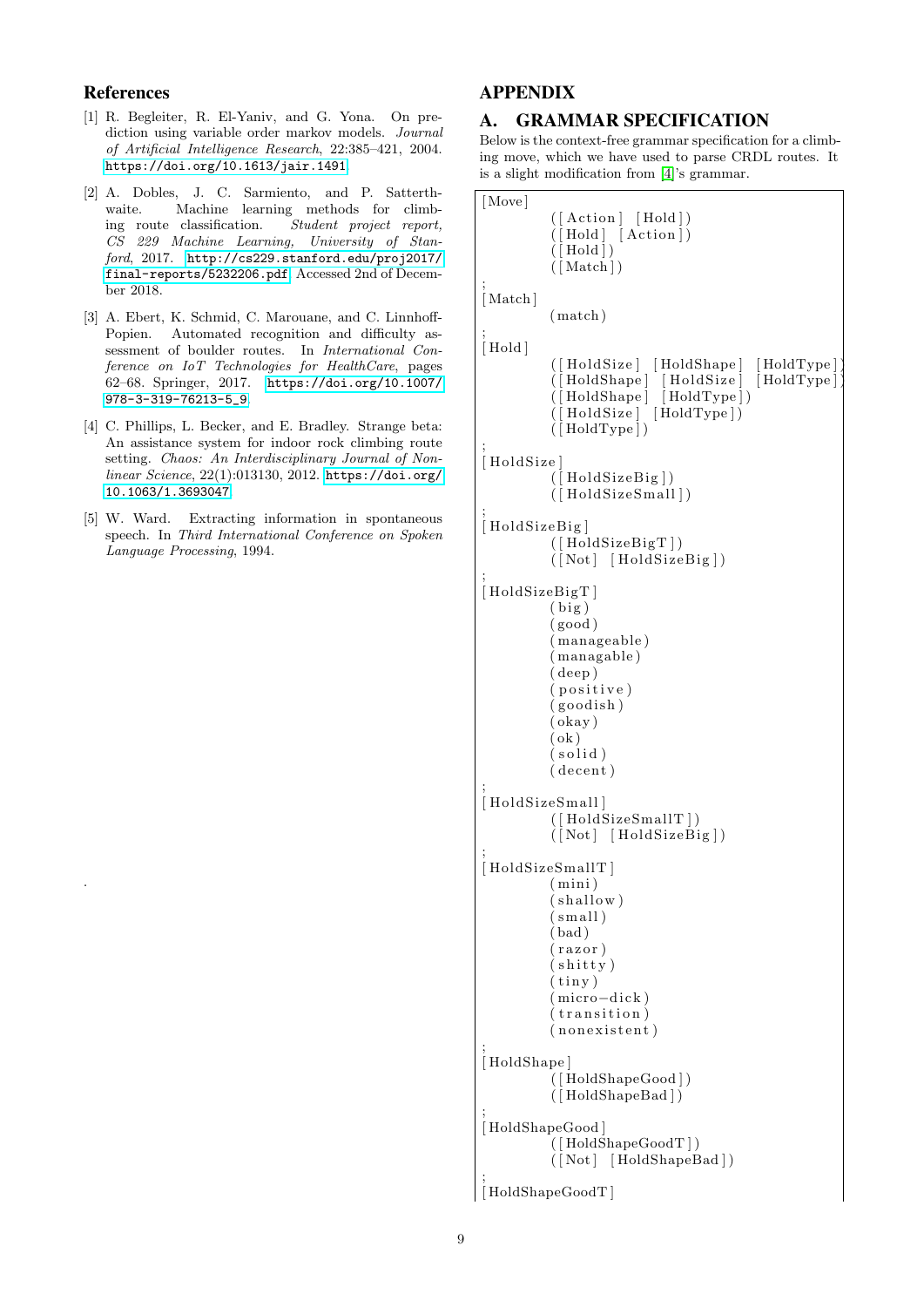```
(s^{t}arting)
           (vertical)(hulbous)(\text{angle})(sideways)
           (double sided)
           (right angle)(\text{left angle});
[Not]
           ( not )
          ( no )
;
[HoldShapeBad]
           (roof)(slope y)(sloping)(vertical)(finger)(diagonal)( an gled )
           (gaston)(flat)
           ( downward )
           (down \, \, \text{ward})( open hand )
           ( openhand )
           ( re achy )
;
[ HoldType ]
           ( [ HoldTypeT ] )
           ( [ UnderCling ] )
           ([SidePull])DownPull]
             \text{ FootHook}])
             GenericHold])
           ([ Layback])
           (\lceil Mantle\rceil)(\overline{Jib});
[ HoldTypeT ]
          (iug)(pocket)( crimp )
           ( edge )
           (sloper)(cobble)(c rimper)
           ( crimpbeam )
           (\overline{\text{beam}})(\text{layback})( horn )
           (ball)(boobies)
           (slope)( pinch )
           (hucket)(\text{rail})( ear)( cup )
           (l_{\rm 1a ke})(thumb catch)
           (slot)(gaston)(\tilde{d}ish)
           (\text{ledge})(incut)( \text{ teeth } )
```

```
( arete)
           (tufa)
           (hand 'jam)(fist jam)(finger jam)
           (mono)(\text{of fwidth})(chicken head)
           (knob)( h andle )
;
[ Mantle ]
           (topout)
           (top \text{ out})( mantle )
           \hat{f} finishing hold)
           (top)(i \text{ n is h});
[ GenericHold ]
           (hold)( hand )
           (f e at ure )(grip)(s \text{tar} t);
[ Layback]
           (\text{lay back})(\text{layback})(lie \nbackslash back)(lieback);
[Jib](jib)(gib)(\text{churd});
[SidePull](sidepull)(side pull)
;
[ DownPull]
           ( downpull )
          (down \text{ pull});
[UnderCling]
           (undercling)(under cling)(c \, \text{ling } );
[ FootHook ]
           (heel hook)
           (heelhook)
           (toe \text{ hook})( toehook )
           (bicycle)
;
[Action]
           ([ActionSize] [ActionVerb])(\left[ \text{ActionVerb} \right]);
[ActionVerb]
           ( [ ActionVerbBig ] )
           (\overrightarrow{[ActionVerbSmall]});
[ActionVerbSmall]
           ([ActionVerbSmallT])
```
 $(\vert$  FootHook  $\rvert$ )